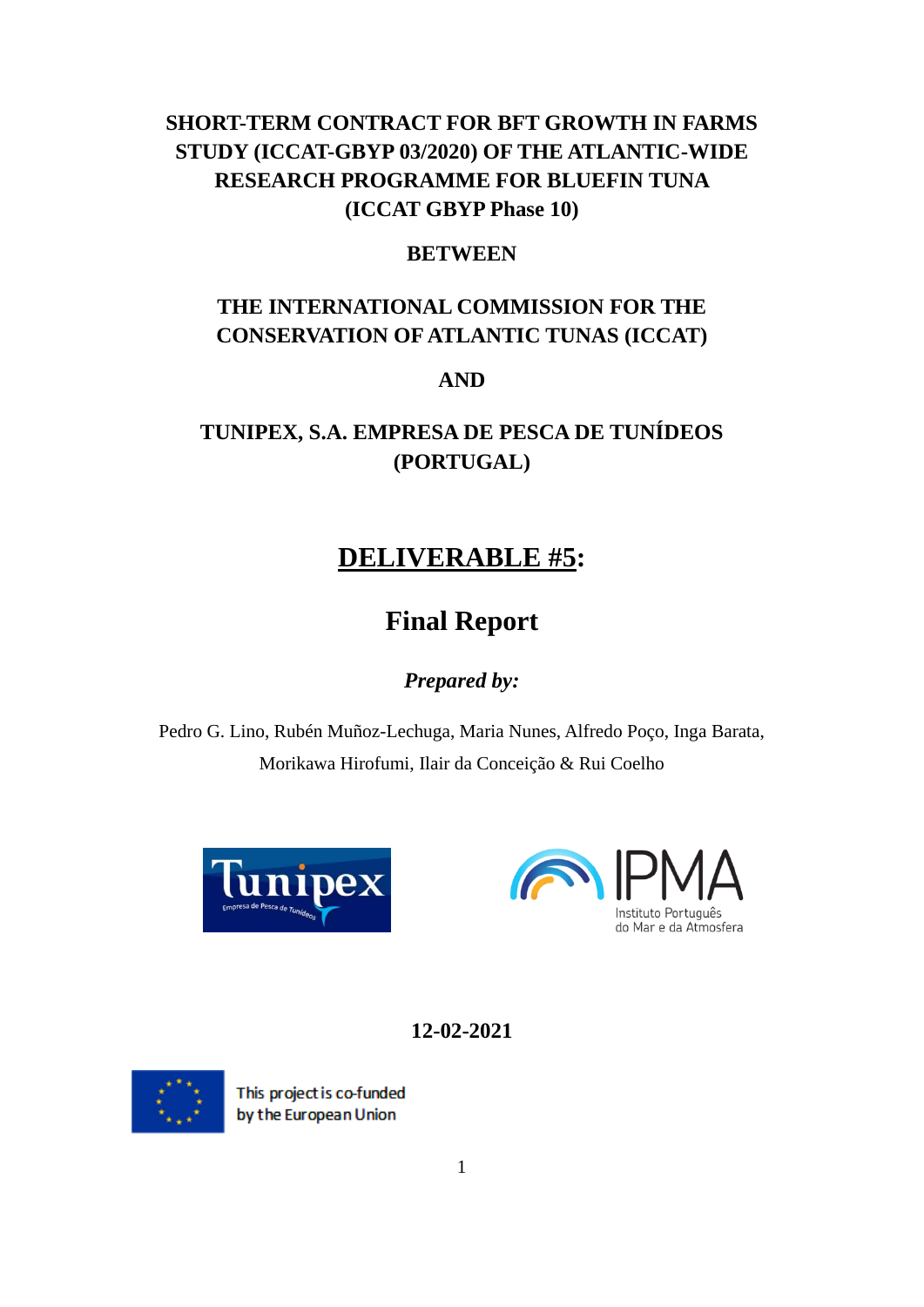# **FINAL REPORT OF ACTIVITIES**

### **Executive summary**

ICCAT requested an update on the potential growth rates of bluefin tuna in farming/fattening facilities, with the aim of improving coherence within the growth rates derived from eBCD, as stipulated in paragraph 28 of Rec. 18-02.

Given the particular situation of the Portuguese tuna traps located along the South coast capturing the adult fraction of the bluefin tuna exiting the Mediterranean after the reproduction season, a contract was established between ICCAT and Tunipex (with IPMA as scientific sub-contractor) to fulfill the required work in Portuguese traps in the eastern Atlantic Ocean.

The Tunipex tuna trap, where the tagging operations took place, is located about two and a half nautical miles from the coast of the Algarve, between about 20-60m depth. The central location of the trap is at: Lat= 37.01332 (North); Long= -7.71035 (West).

Between the  $3<sup>rd</sup>$  and  $17<sup>th</sup>$  of August 2020, 107 (one hundred and seven) adult bluefin tunas were individually weighted, measured, double tagged and returned to the cage for fattening. All fish were harvested as a batch at the end of the season. However, this particular season there were delays associated with the Covid pandemic, and as such harvesting only occurred in December 2020.

Data regarding initial and final weight and length, feeding amounts, stereoscopical camera measurements and environmental parameters were collected and reported.

The overall weight increase for the harvested fish had a mean of 40.3% (varying between 12% and 74%), for fish that were fattened between 116 and 132 days between tagging and harvesting.

The growth data in this study were collected and reported successfully according to the ICCAT contract. At the end of the report, we also provide some additional recommendations, specifically in terms of onboard tagging operations, that may be considered for adjusting the tagging strategy on future phases of the ICCAT/GBYP tagging and growth in farms projects.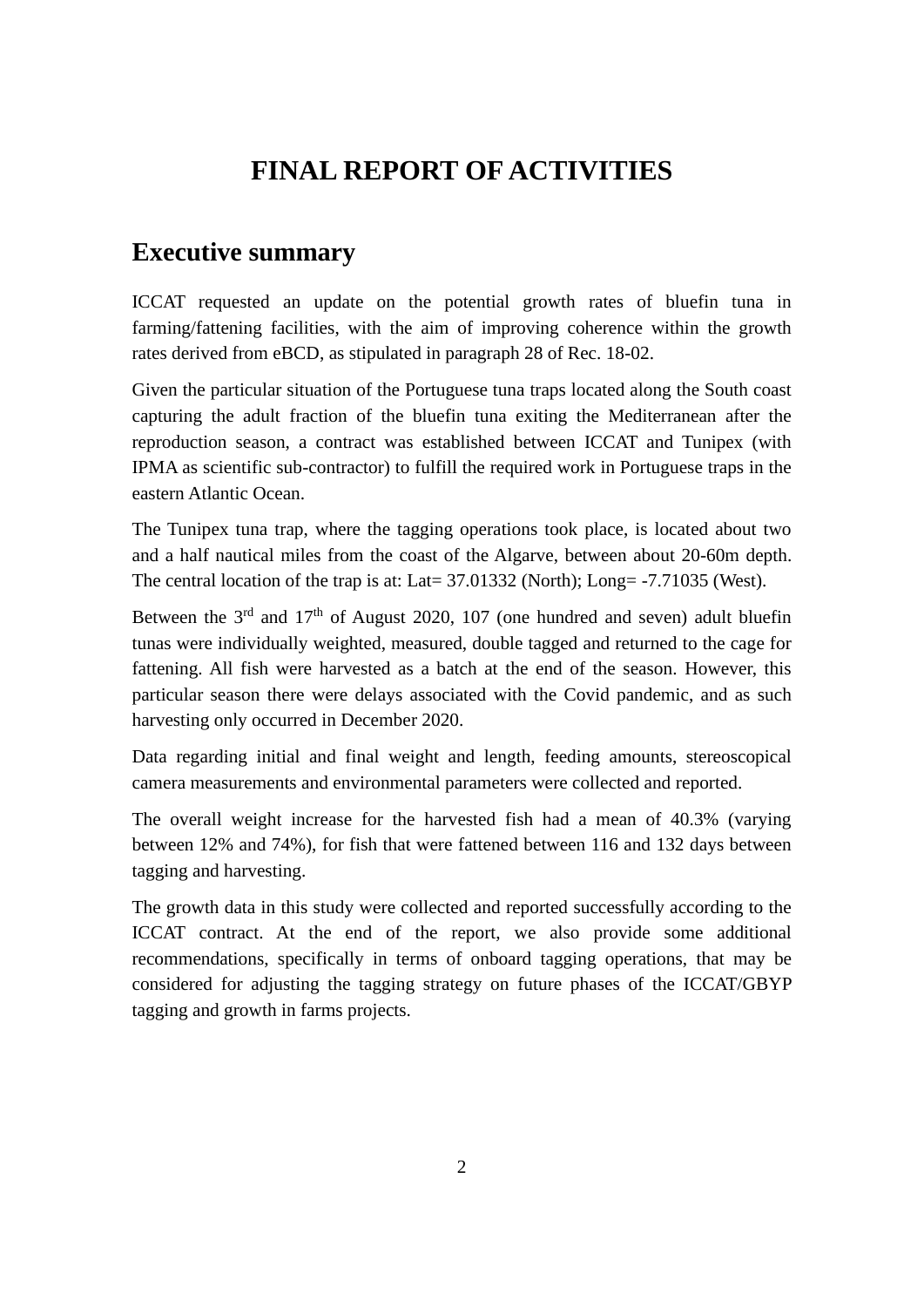#### **Background**

During the 21st Special Meeting of the Commission, the SCRS was asked to provide an update on the potential growth rates of bluefin tuna in farming/fattening facilities, with the aim of improving coherence within the growth rates derived from eBCD, as stipulated in paragraph 28 of Rec. 18-02. Consequently, GBYP was committed to carry out a broad study on this topic, involving ad hoc experiments in selected farms along the eastern Atlantic and Mediterranean. Such broad study was planned within GBYP Phase 8, and included several preparatory tasks, such as elaboration and distribution of a detailed questionnaire submitted to all the operative BFT farms, and meetings with farm owners, local authorities and scientists in the five areas where the study was to be developed. The implementation of the study started in GBYP Phase 9, involving tagging experiments to determine individual growth trajectories, intensive monitoring of representative cages, including the record of relevant environmental variables and food provided to caged fishes and seasonal measurements of their growth by means of stereocameras measurements, as well as the elaboration and analysis of a database including data on initial length distributions from stereo-cameras and data on final sizes and weight at the end of farming period obtained during harvesting operations.

In this sense, and given the particular situation of the Portuguese tuna traps located along the South coast capturing the adult fraction of the Bluefin tuna exiting the Mediterranean after the reproduction season, a contract was established between ICCAT and Tunipex (with IPMA as scientific sub-contractor) to fulfill the required work in Portuguese traps in the eastern Atlantic Ocean.

The work developed within the frame of this contract is a continuation of the 2019 study with methodological improvements in order to increase the number of fish effectively weighed to provide a more robust analysis.

# **Objectives**

The objective of this document is to integrate the scientific info already provided in Deliverables 2, 3 and 4 (update of work and draft final report) of the Project ICCAT/GBYP - Phase 10 - Short-term contract for BFT growth in farms study (ICCAT-GBYP 03/2020) of the Atlantic-wide Research Programme for Bluefin tuna in a single scientific Final Report. This Final Report, as requested in the signed contract, includes:

a) a full description of the initial conditions of the monitored cages (origin of the caged fishes, date and area of capture, characteristics of the monitored cage, initial number and biomass of caged fishes, etc.);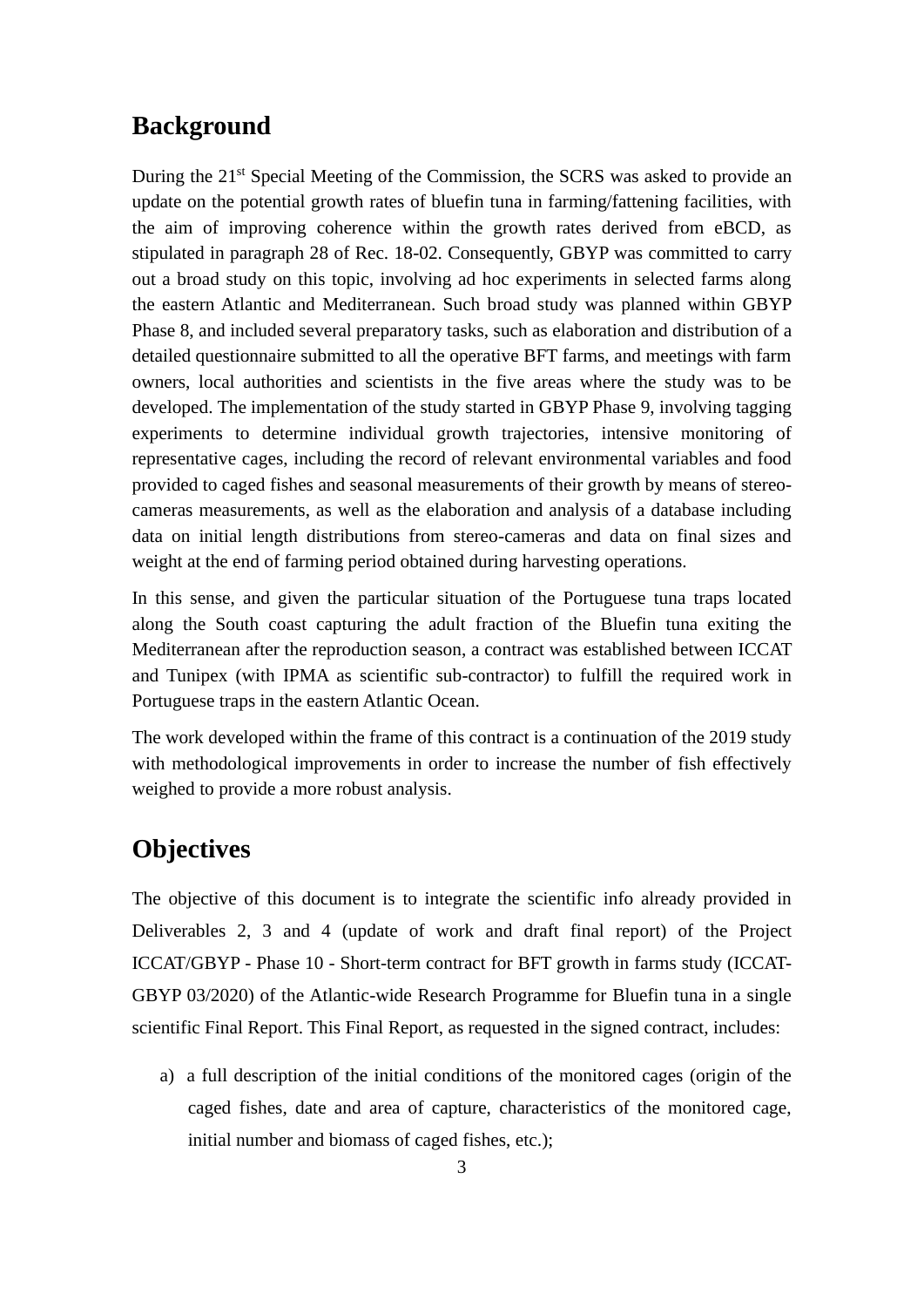- b) a detailed description of all the methodologies and protocols applied for monitoring environmental variables, biological sampling of dead fishes and taking measurements of live fishes - both directly and through stereoscopic cameras-, as well as tagging operations (how protocols have been applied, any departure from the protocol, difficulties encountered, etc.);
- c) files containing videos and raw data from stereoscopic camera measurements of tagged fishes carried out after the first official stereoscopic camera measurements at caging of the whole catch;
- d) detailed tables and graphs including:
- length and weight of any fish dead in the monitored cages due to causes other than harvesting operations, as well relevant data on biological samples from these fishes, if any,
- weekly records of environmental parameters (T-Temperature, S-Salinity, DO2- Dissolved Oxygen) in the monitored cages,
- daily quantities and types of food given to the trial cage/s,
- length and weight of tagged fishes at tagging and at harvesting, as well as information of deployed tags and biological samples taken from these fishes,
- length and weight of each fish harvested from the monitored cages (specifying date of harvesting),
- e) an Executive Summary of the final report.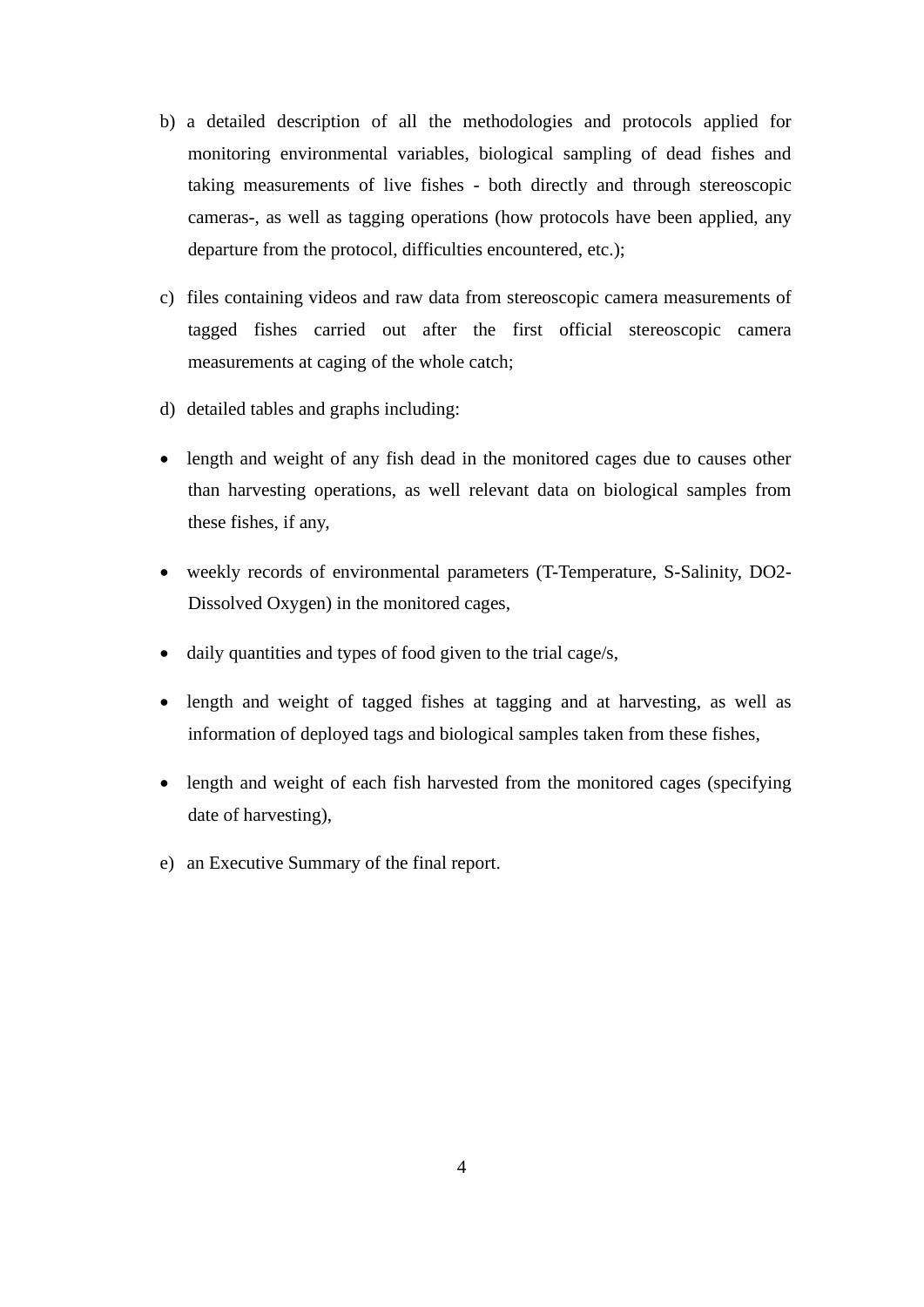#### **Full description of the work carried out**

#### **Methodology**

Tagging for the Growth study in the Tuna trap owned by company Tunipex and located off the South coast of the Algarve province (Portugal) started on the 3<sup>rd</sup> of August and was completed on the  $5<sup>th</sup>$  of August with 85 fish tagged (5 fish in excess of the 80 contracted).

In order to compensate for the high mortality that occurred within one week after the tagging event, 22 additional fish were tagged on the  $17<sup>th</sup>$  of August, therefore making a total of 107 fish tagged for this contract.

Fish were held in a temporary cage (trap cage) before being tagged and transferred to the monitoring and farm cage (officially named by ICCAT as Farm Cage PRT902). Both cages have the same dimensions: LxWxH 120m x 55m x 30m (H is limited by the sea floor, so it is the same as water depth).

Fish to be tagged were isolated on a knot-less net to minimize damage to the fish before hauling onboard on a stretcher with a digital scale and weighted (see Lino et al., 2019).

The stretchers used were individually identified (to subtract the weight of the stretcher to the measured weight) and had a mesh along the middle of the whole stretcher length to guarantee that all water was purged before weighting. Furthermore, fish weight was registered immediately before hauling back into the water (not at hauling on board) to ensure sufficient time for the water to be purged to the maximum extent possible.

All tagged fish were individually weighted, measured with a tape for SFL (Straight Fork Length) and double tagged with conventional tags provided by ICCAT (Annex 1).

In order to try to solve the high proportion of unrecovered tagged fish in the 2019 study, which might have been partially caused by tag shedding (Lino et al, 2019), the double tagging protocol was modified. The applicator was transformed to insert both tags in parallel, at the same distance to the dorsal fin, at an angle of 45 degrees of the fish body surface (Figure 1).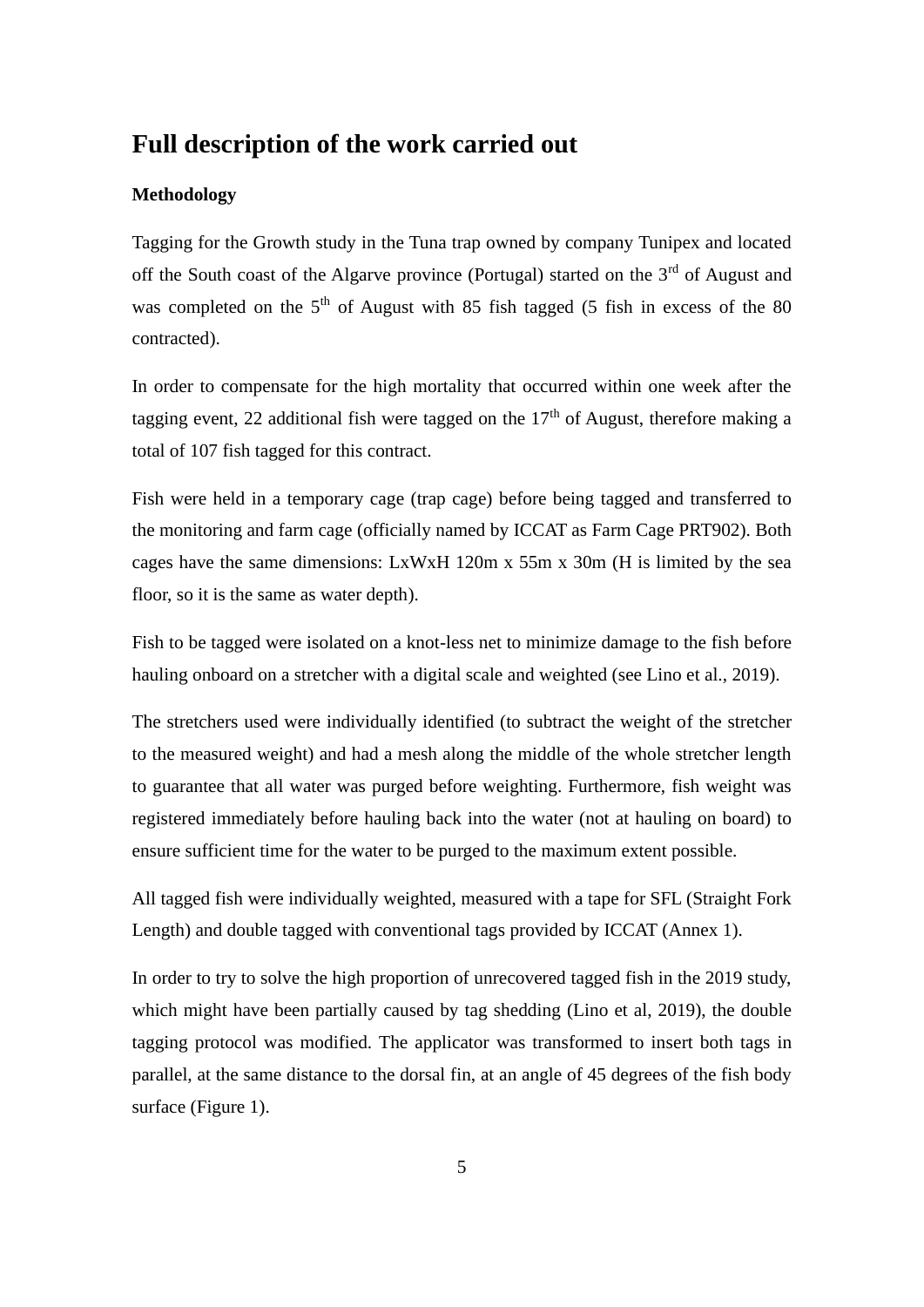

*Figure 1 - Tag applicator handle modified for the double tagging used in 2020*

In addition, the tags used in the 2020 study were of the double barbel type, inserted through the second dorsal fin. These replaced the single barbel tags that were used in the 2019 study, that were inserted deep in the muscle (Figure 2).



*Figure 2 - Tags inserted through the muscle and the second dorsal fin at a 45 degree angle*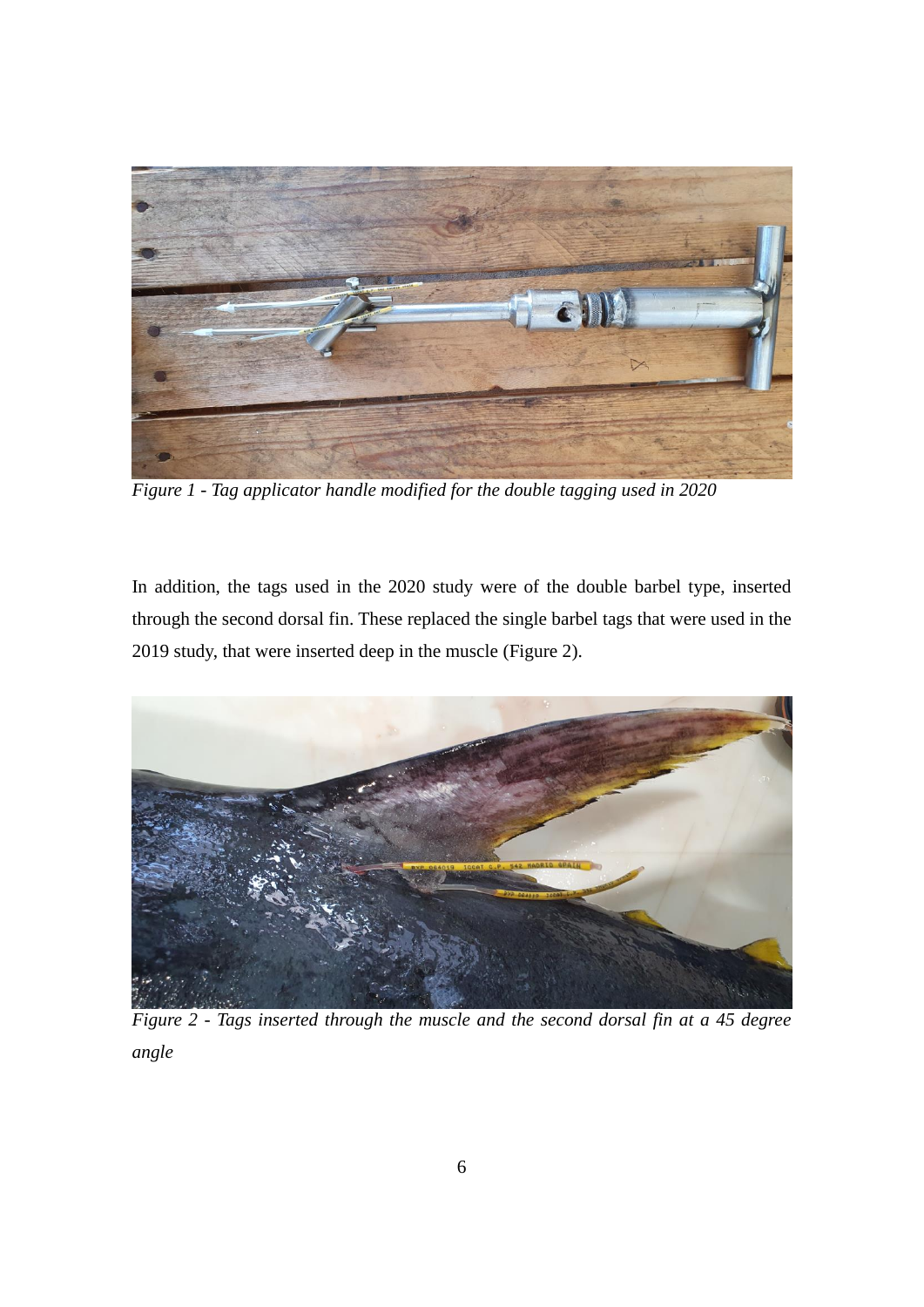All tagged fish were individually monitored with a stereoscopic-camera system (Annex 2) immediately after tagging, noting that it was only possible to obtain length measurements from 58 out of 107 fish (54%).

Differences between the two weights obtained (weighted on board vs calculated from length by the stereoscopic-camera) were analyzed using a Two sample t-test (Welch). Fulton's condition factor (K) at tagging for each individual was calculated using the following equation (Nash, Valencia and Geffen, 2006):

 $K = 100*(W/L^{3})$ 

where W is the Weight in grams and L is the Length in cm

All fish were moved from the trap cage to the farm cage PRT902 and the amount and type of food provided to the fishes in the monitoring cage was recorded on a daily basis (Annex 3). Weights and lengths and date of harvesting for all non-tagged fish farmed together with the tagged fish are included in Annex 4.

Surface and bottom temperature, air temperature, current direction and speed, wind direction and speed, water visibility (m), wave height and direction and cloud coverage were recorded on a daily basis, most of the days during the morning and afternoon (Annex 5).

Deliberate harvesting of tagged fish was scheduled to start in late October/early November but due to COVID limitations the freezer vessel only allowed the harvesting to occur between the  $11<sup>th</sup>$  and the  $14<sup>th</sup>$  of December 2020.

All harvested fish (both tagged and others not tagged) were sacrificed underwater with a "lupara" and individually weighted onboard the freezer vessel on a floor weight scale and measured with a tape (SFL). No biological samples were collected from this study due to the COVID limitations on the number of scientific staff onboard the freezer vessel.

A description of the number of tagged fish that died (i.e. not deliberately harvested), and those that were harvested but that couldn't be identified individually because of tags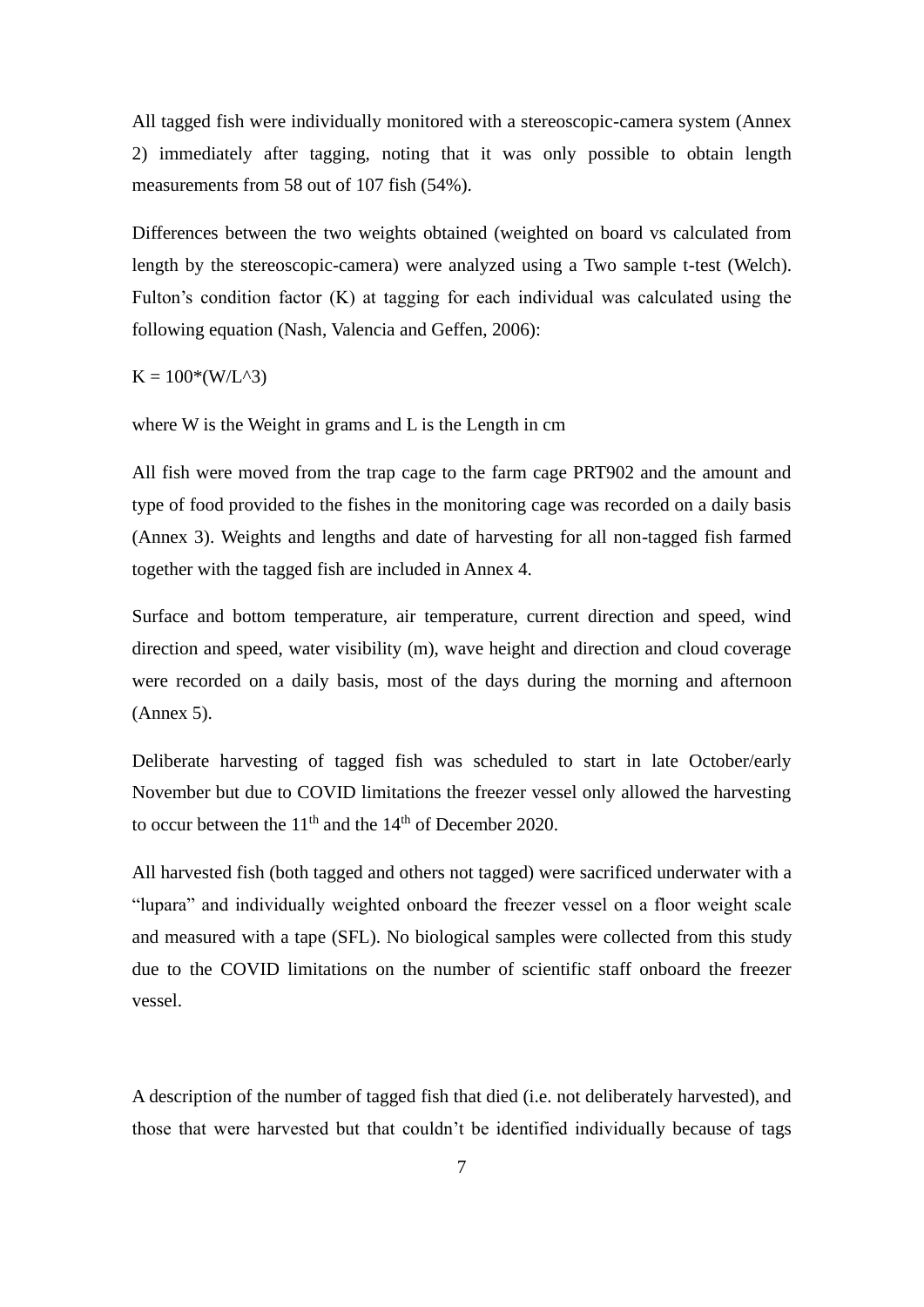shedding, is provided. The length and weight distribution at tagging event and atharvesting is also provided, as well as an analysis of the weight increase during caging.

All analysis was carried out using R version 3.6.3 (R Core Team, 2020)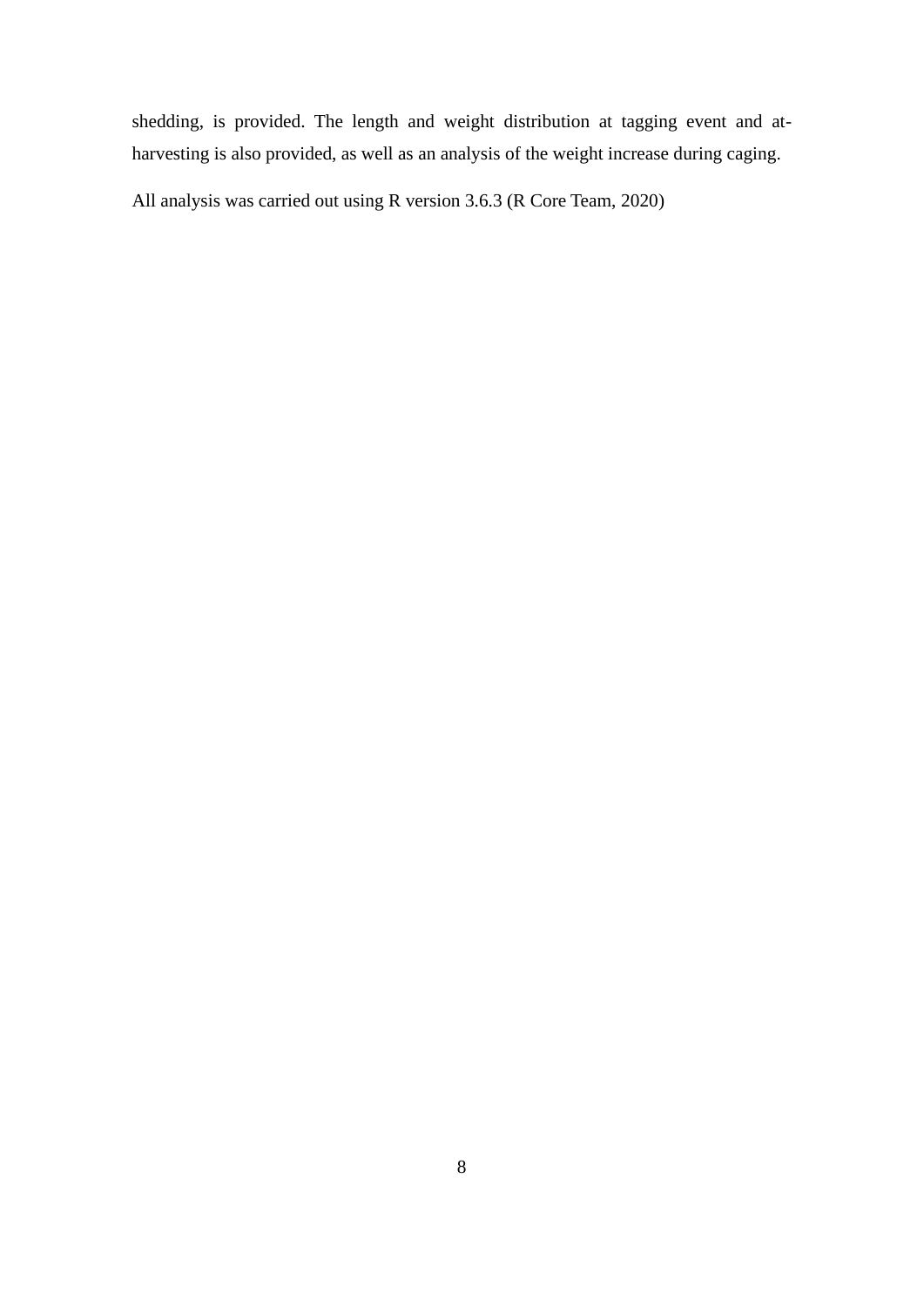### **Results and Discussion**

An analysis of the length and weight measured on board vs the length estimated and the weight calculated by the stereo camera AM100 showed that for the 58 fish for which it was possible to obtain a measurement with the camera, there was no statistical difference between the SFL measurements (Two sample t-test (Welch), p-value  $= 0.16$ ).

However, the weights obtained from the AM100 estimates and those directly measured with a scale were statistically different (Two sample t-test (Welch), p-value  $= 0.04$ ). There was an overestimation of the total weight by the stereo camera compared to the on board weighting by more than 10% (723kg more in a total of 6920kg).

After the final round of harvesting in cage PRT902 where fish were concentrated, from the total tagged 107 fish, 63 tagged fish were harvested while 7 were not recovered and 37 were found dead after tagging (Table 1 and Figure 3). This represented a mortality of nearly 35% (which is a substantial improvement over the 42% from the 2019 study).

| Classe_SFL          | Harvested | Dead            | Unrecovered    | Total |
|---------------------|-----------|-----------------|----------------|-------|
| 140                 |           |                 |                | 2     |
| 150                 |           |                 |                | 2     |
| 160                 | 2         |                 |                | 4     |
| 170                 | 6         | 4               |                | 11    |
| 180                 | 8         | 5               |                | 13    |
| 190                 | 10        | 9               | $\overline{2}$ | 21    |
| 200                 | 13        | 8               |                | 22    |
| 210                 | 17        | 4               |                | 21    |
| 220                 | 3         | ∩               |                | 4     |
| 230                 |           |                 |                | 2     |
| 240                 |           | 3               |                | 4     |
| 250                 |           |                 |                |       |
| 260                 | 0         | 0               |                |       |
| <b>Total Result</b> | 63        | $\overline{37}$ | 7              | 107   |

*Table 1 - Number of fish Harvested, Dead and Unrecovered per 10cm size class*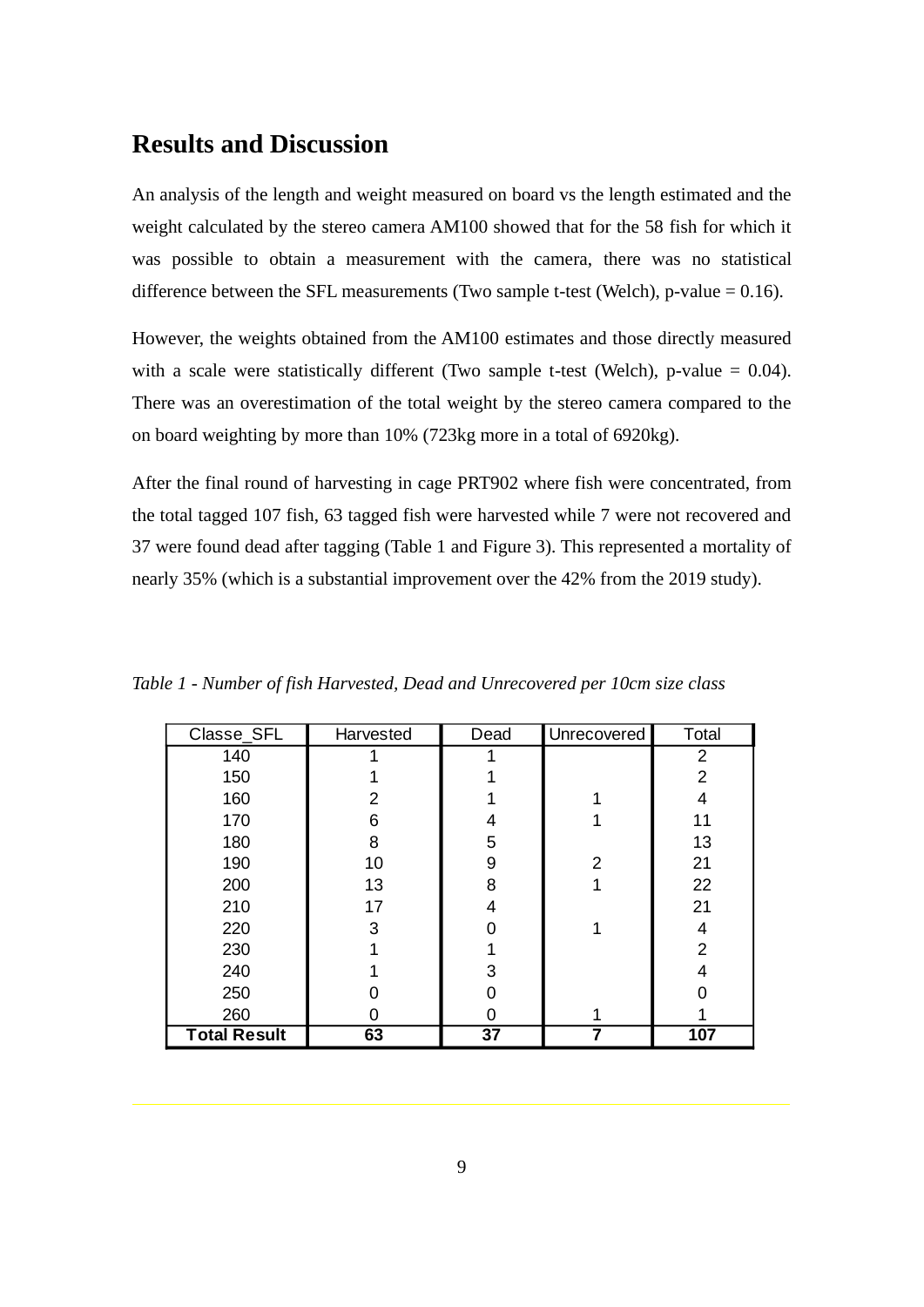

*Figure 3 - Number of fish tagged per 10cm size class with Number of Fish Harvested (Green), Dead (Yellow) and Unrecovered (Orange)*

Even if mortality was reduced by improved handling procedures it is still quite a high proportion of the tagged fish and something that needs to be taken into account for future studies.

Considering that we are dealing with very big and sensitive animals, the applied methodology to catch the tunas and immobilize them into the stretchers still represents a high stress factor and impossible to avoid to achieve the aim of this study (to have a measured value of the initial weight).

However, a study carried out in Maltese farms where fish were hooked and pulled to the stretcher had zero mortality out of 3 fish that were successfully tagged (Rouyer et al, 2019). This could indicate that the high mortalities in Portugal could be attributable to the bad initial condition of the fish and/or the high stress induced by the specific methodology used for capturing the fish. Using the hooking method in could be a solution to mortality to be tested.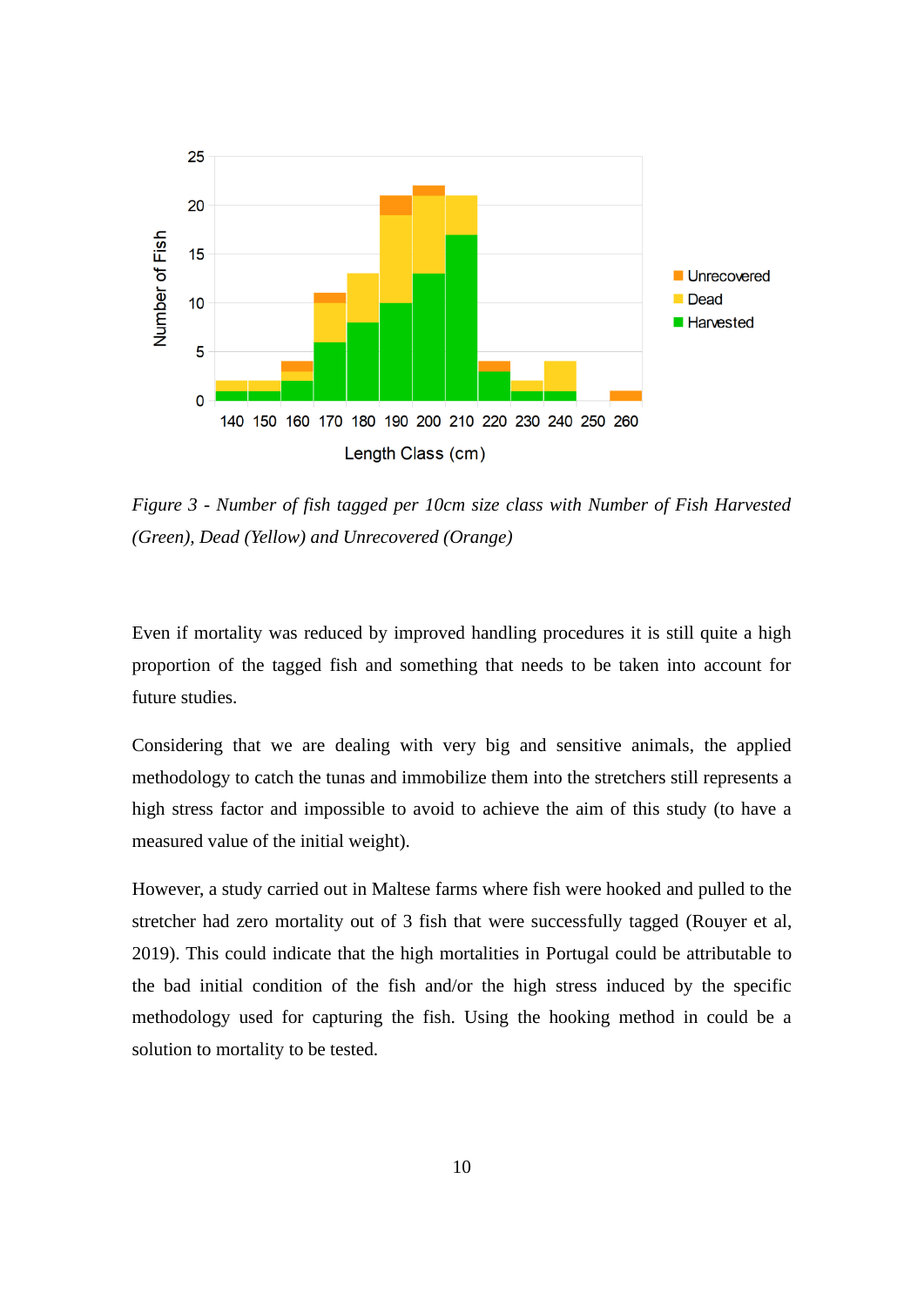Nevertheless, it is important to have actual values for this particular methodology. It is worthy to notice that most of the mortality occurred within the first two weeks after tagging (Figure 4).



*Figure 4 - Number of fish dead per day after the tagging event*

Regarding the unrecovered fish, the number of fish that could not be recovered at the end of the harvest was 7 out of 107 (6.5%) which is a substantial improvement over the 2019 study (20.2%). The unrecovered fish could be the result of a combination of factors:

- Loss of both tags
- Release of excessive fish ordered by Portuguese authorities on the 6th August since the majority of unrecovered tunas belonged to the first tagging days, between August  $3<sup>rd</sup>$  and  $5<sup>th</sup>$ . Although all the efforts were made to avoid the release of tagged fish it is very difficult to separate tagged from non-tagged inside the same cage.
- The passage of Barbara storm in the Algarve coast between 19th and 20th October which caused the loss of 79 fishes. Some of these fishes were found in a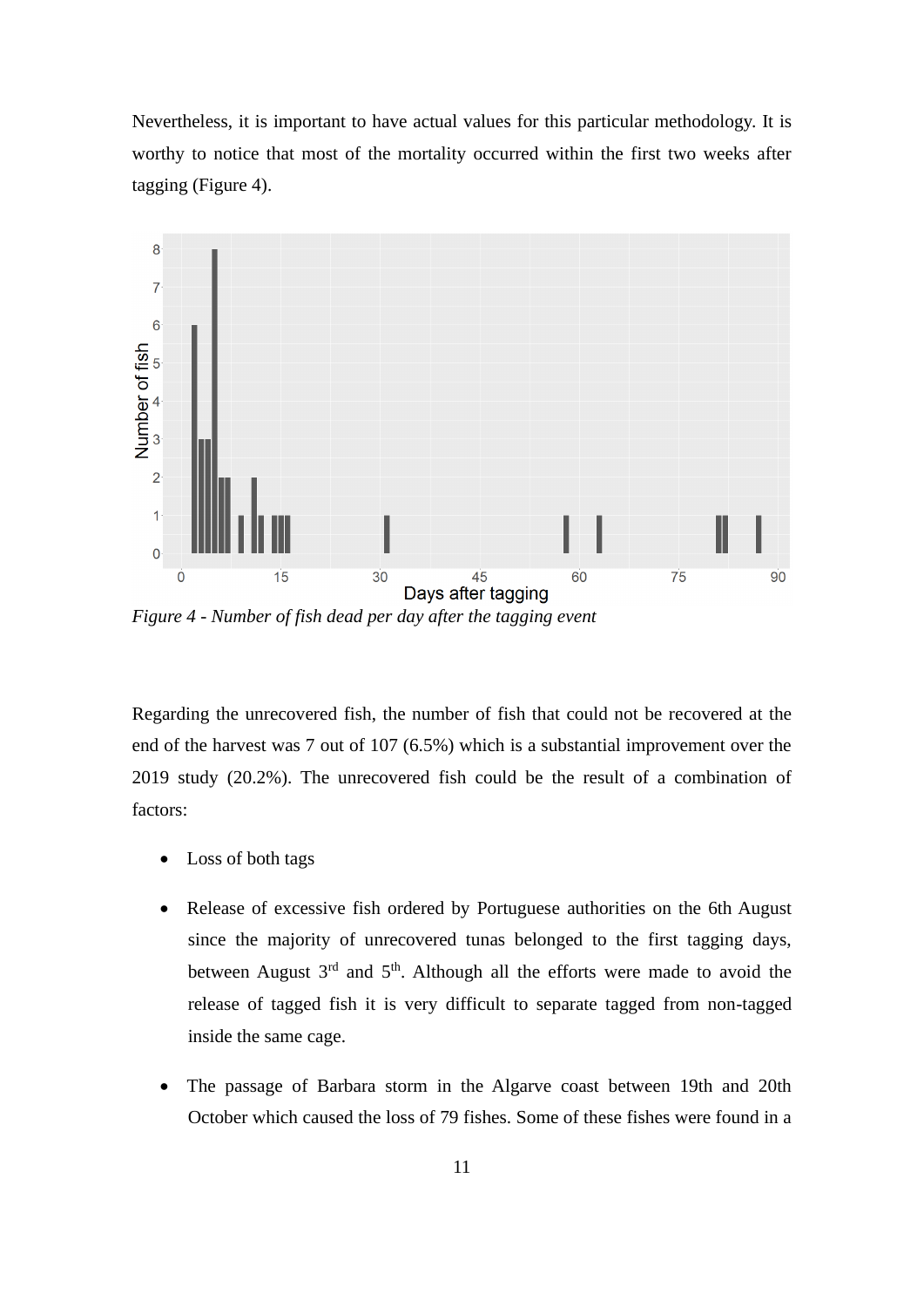much degraded condition and so it was very difficult to confirm if the tags were lost.

Tags were not noted by the scientific observers during harvesting since fish were harvested at a rate of 350 fish per day and tags were colonized by algae.

In any case it is a very low proportion of the total tagged fish.

Although this study did not perform any method comparison, the reduction in unrecovered fish could be a result of the modification of the tagging procedure. It is worth noting that of the 100 fish recovered only 3 had a single tag, which means that 90.7% retained the two tags.

The analysis of the weight data of the fish dead prior to intentional harvesting (Figure 5) suggests that weight increase does not start immediately (as had already been observed in the 2019 study). The overall weight increase of the harvested BFT varied between 12.0% and 74.0% (mean  $= 40.3\%$ , SD  $= 13.6\%$ ), noting that all fish were harvested between 116 and 132 days after tagging.



*Figure 5 - Weight change as a proportion of initial weight with time after tagging.*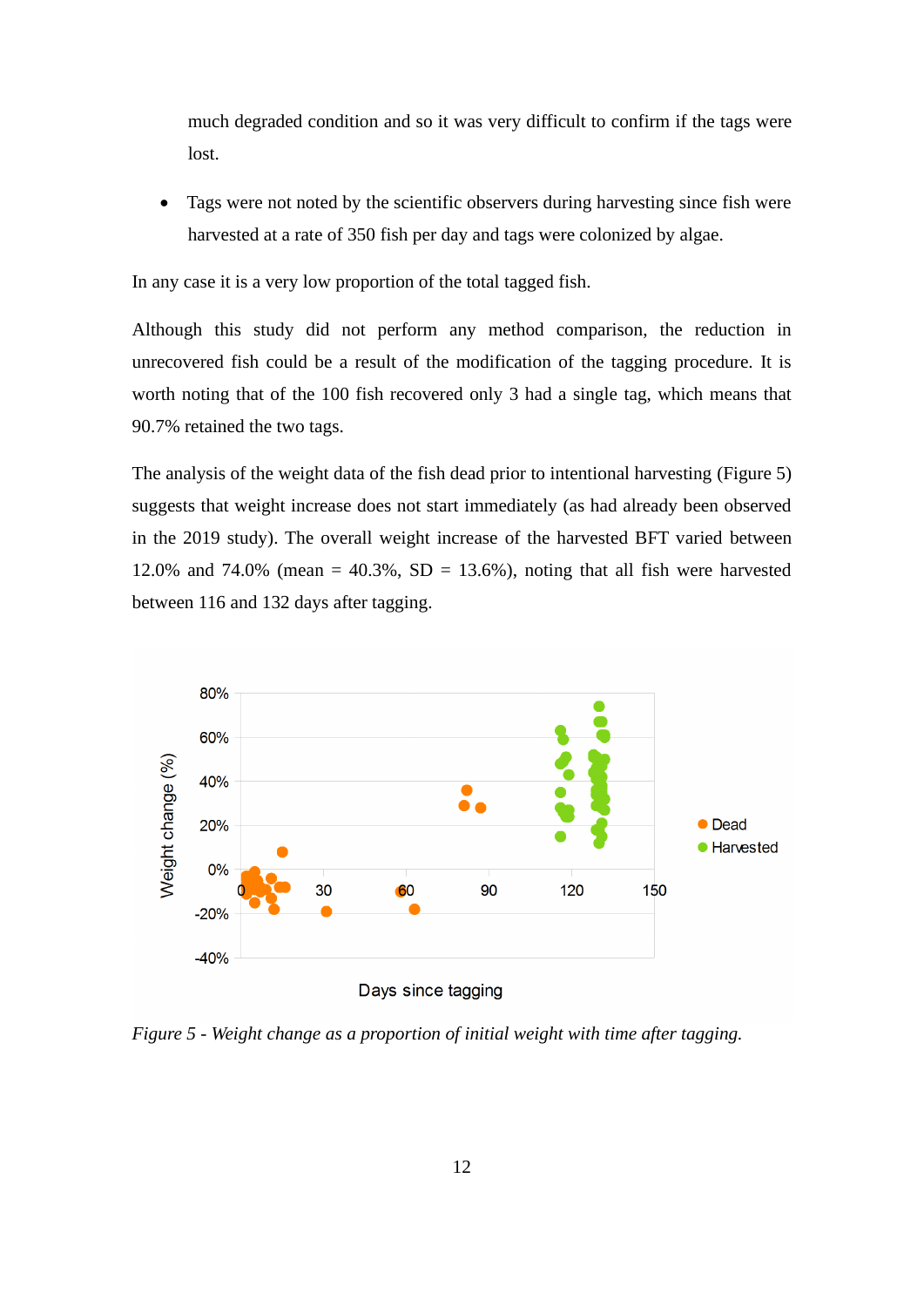According to the Tunipex staff it is normal that captured fish do not feed for 3 to 4 days after capture, so the initial weight decrease is normal. This could also be an effect of water/blood loss after harvesting which would be more relevant initially, before somatic weight growth is measurable. In this study a different situation was observed where 3 fish actually survived to between 31 and 63 days after tagging and their final weight was lower than the initial. These extremely thin fish that apparently did not feed but survived are relevant for the analysis of future tagging studies.

Pooling the data for all dead and harvested fish from this study and the previous 2019 results shows (Figure 6) an evident pattern of growth over time.



Days since tagging

*Figure 6 - Weight change as a proportion of initial weight with time after tagging. Pooled data from the 2019 and 2020 studies.*

The pooled weight increase values show a trend of increasing weight gain over time but with a high range of individual variability. The maximum value observed (74% increase) is not an isolated value (outlier) but an extreme case of weight gain starting from an initial low condition. In this particular case a 204cm SFL fish that weighted 112kg (K=1,32) and that recovered to 195kg (K=1,86) after 130 days.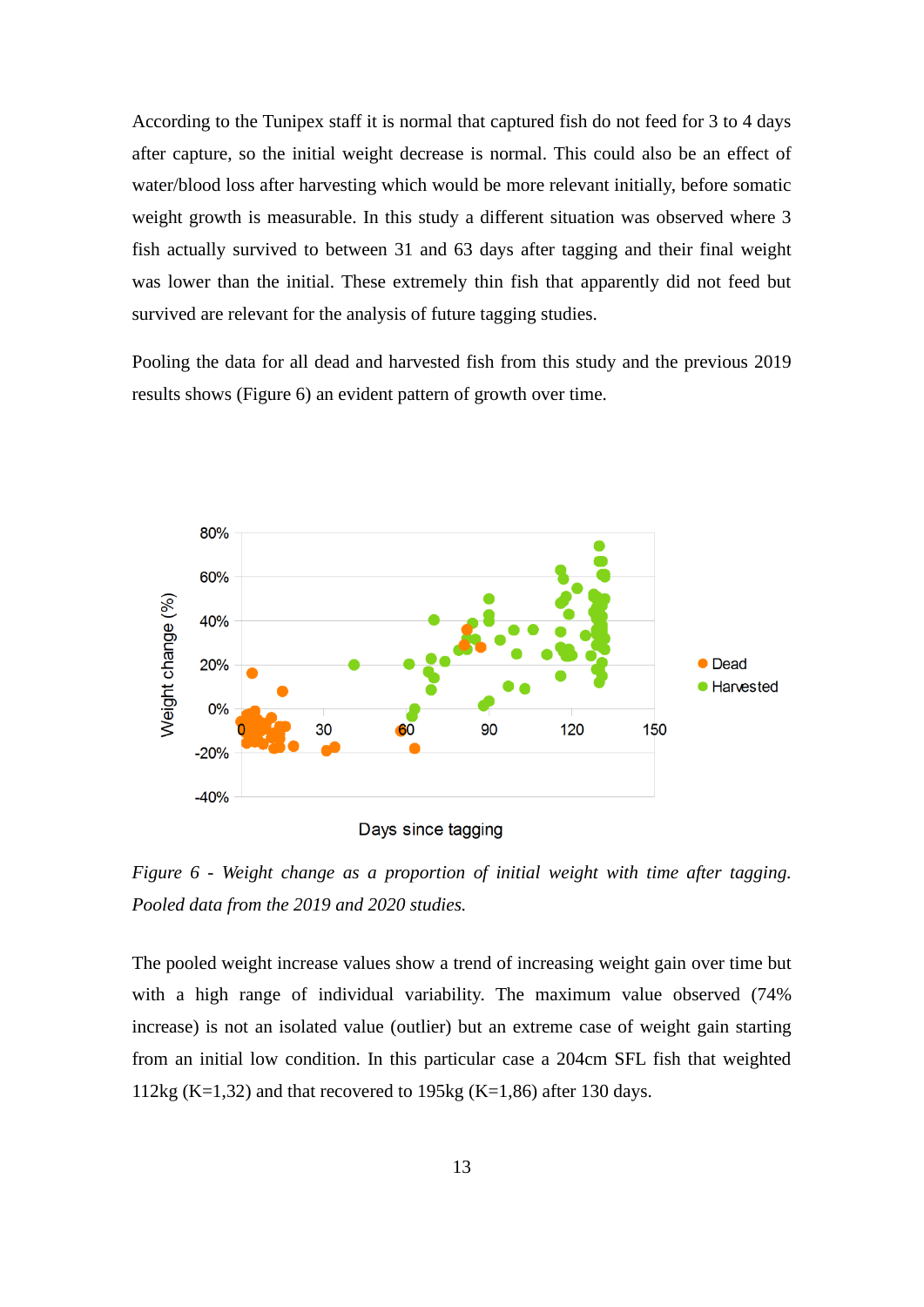Plotting the weight change as a proportion of initial weight with the initial Fulton's K for the 2019 and 2020 pooled data of Harvested fish (Figure 7) seems to show a tendency for a decrease with increasing K.



*Figure 7 - Weight change as a proportion of initial weight with initial Fulton's K. Pooled data from 2019 and 2020 studies.*

In fact plotting the Weight change in function of the initial length (Figure 8), seems to show a trend of decreasing weight gain with size, but also a reduced weight gain in smaller sized fish. Given the low number of fish these results allow only to speculate if this could be a result of competition for food inside the cages when small and larger fish are mixed.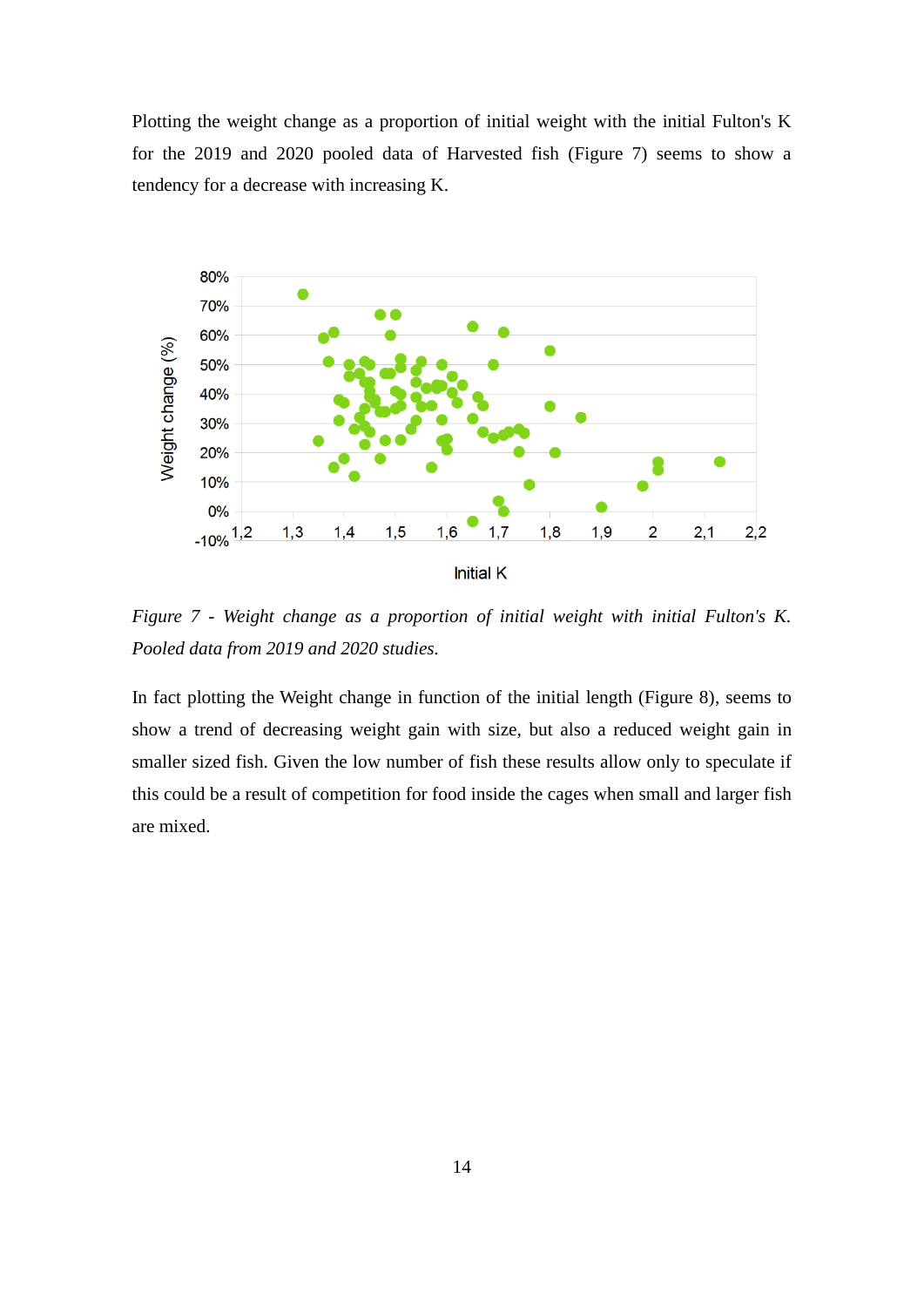

*Figure 8 - Weight change as a function of initial size. Bars represent the average and the number in blue the number of fish in each class.*

Nevertheless, the increase in weight for the tagged fish was within the expected values since their weight at harvesting is within the interval of untagged fish (Figure 9).



*Figure 9 - Straight Fork Length vs Round Weight of all fish in the monitored cage*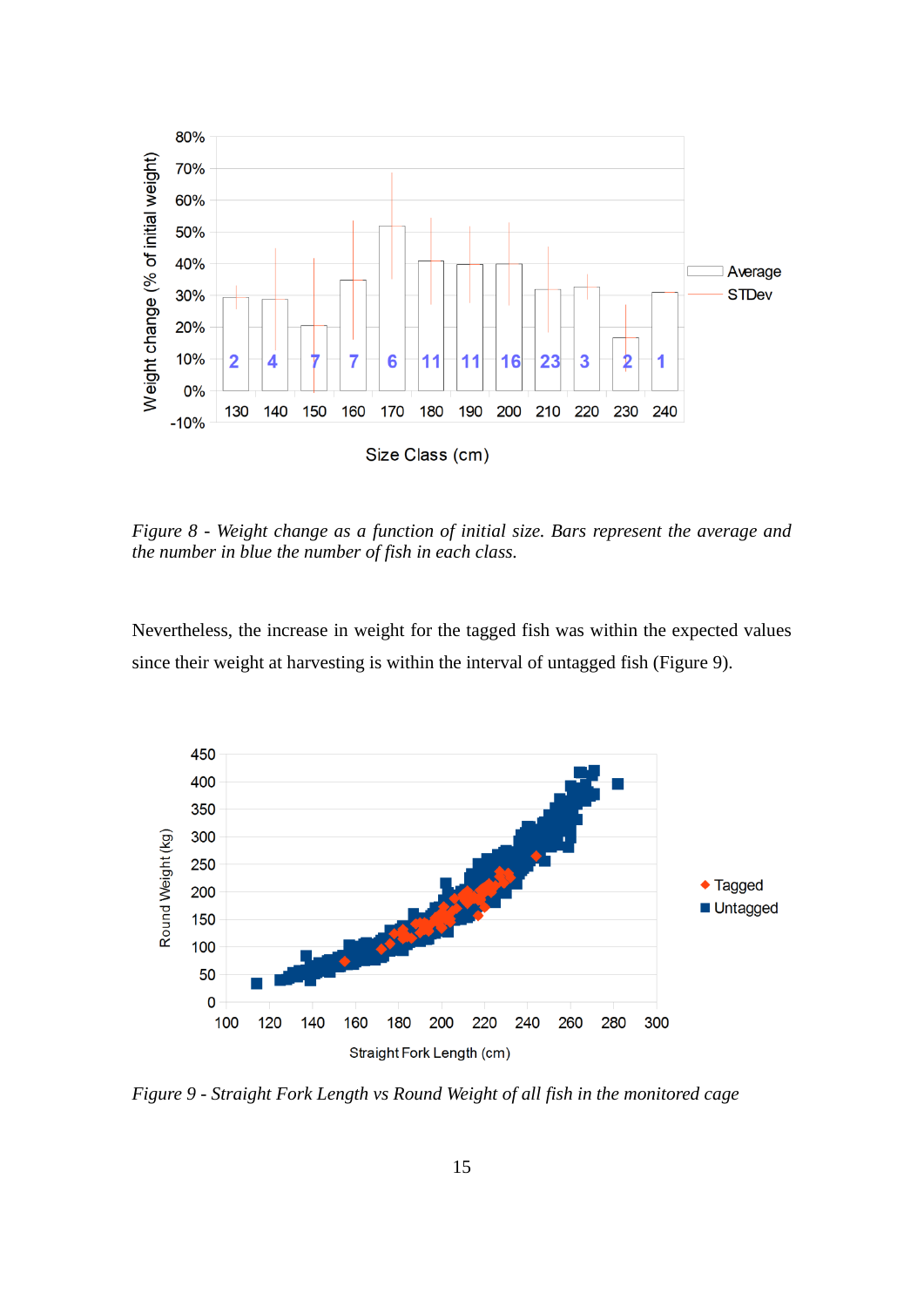An ANCOVA test showed that the factor Tag is not affecting the relation between length and weight of harvested fish (p-value  $> 0.95$ ) which means that tagging and handling the fish did not significantly affect the weight gain of fish.

#### **Conclusions and Recommendations**

- − The overall weight increase for the harvested fish varied between 12% and 74%, with a mean of 40.3%. Those fish were fattened in the Tunipex BFT farm between 116 and 132 days between tagging and harvesting.
- − The mortality of tagged fish over this project was relatively high but lower than on the 2019 study (35% vs 42%).
- − The results of the comparison between direct measurements and values derived from the stereo camera are further evidence of the inadequacy of the L-W equation used in the AM100 for the low condition tunas after spawning which constitute the majority of the catch in this area.
- − Tag retention was also extremely high during the project (90.7% of fish retained both tags, 2.8% lost one tag). We note that the conventional tags used showed again very high algae growth after just some weeks after tagging. This could explain that tags were not detected during harvesting thus accounting for the 7 unrecovered fish (or it could be due to loss of both tags). We would recommend using tags with some anti-fouling to prevent algae growth in the future.
- − Switching from single barbel tags inserted in the muscle to double barbel tags inserted through the dorsal increased substantially the number of recovered fish. The operational change from multiple harvest events over time to a single final event could also have contributed to the increased recovery. However, the sampling design does not allow testing which factor was more relevant.
- − Tagging and handling does not seem to have affected weight gain significantly since at harvesting tagged fish weight was not significantly different from nontagged fish of the same length.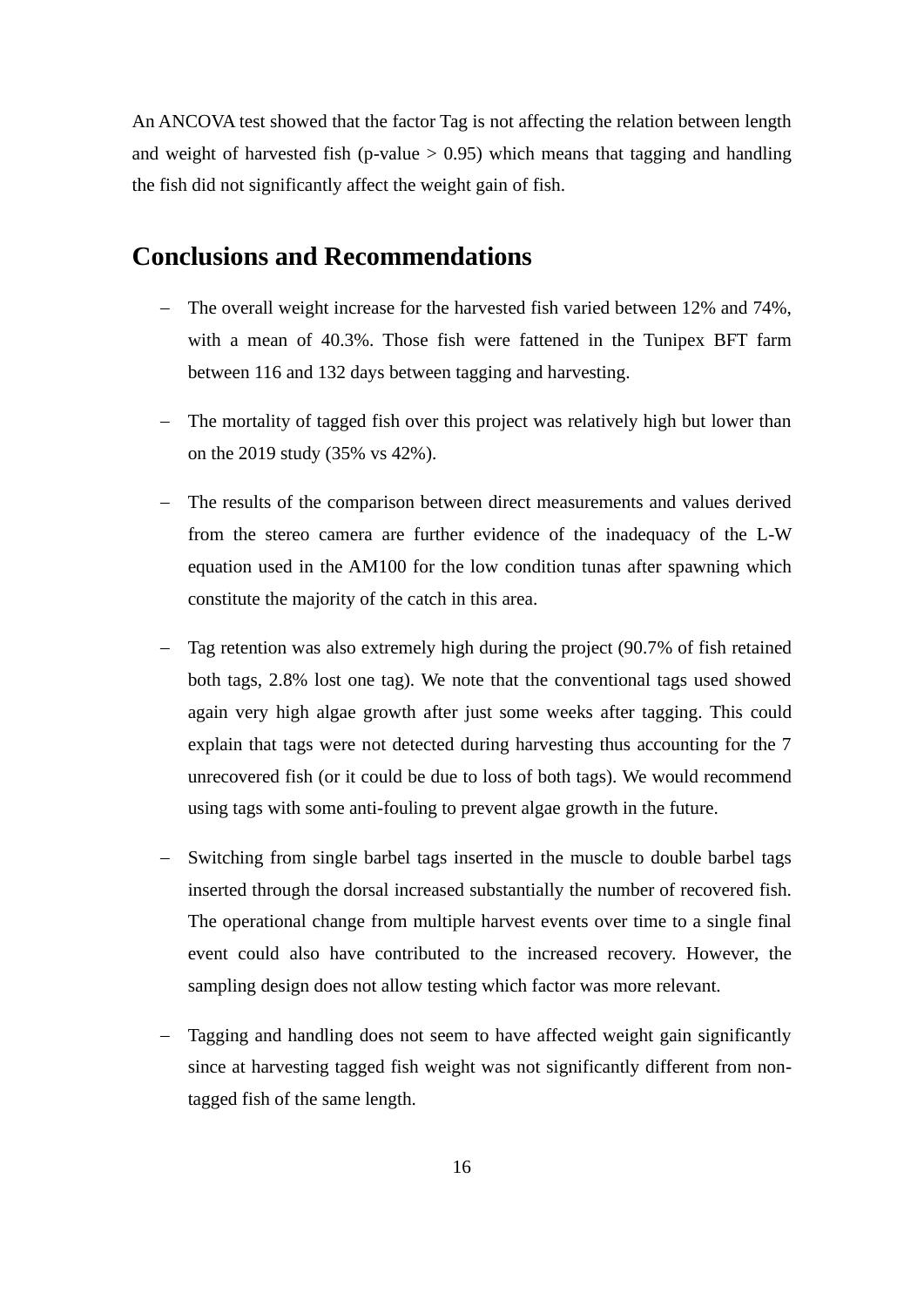- − We suggest to carry out further studies to investigate if mortality was induced by the handling stress or by the low fish condition,
- − Another line of research should investigate if suboptimal growth of smaller fish occurs due to competition with larger fish, allowing for optimization of fattened fish

### **Acknowledgements**

The authors would like to thank all the staff from Tunipex and in particular to the divers for capturing and placing/removing on/from the stretcher the very lively tunas and assisting the onboard tagging.

The authors would also like to thank researcher Miguel Neves dos Santos for the assistance during tagging.

This work was carried out under the provision of the ICCAT Atlantic Wide Research Programme for Bluefin Tuna (GBYP), funded by the European Union, by several ICCAT CPCs, the ICCAT Secretariat and by other entities (see: https://www.iccat.int/GBYP/en/Overview.asp). The contents of this report do not necessarily reflect the point of view of ICCAT or of the other funders, which have no responsibility about them, neither do they necessarily reflect the views of the funders and in no ways anticipate the Commission's future policy in this area.

# **References**

Lino, P.G., Muñoz-Lechuga, R., Nunes, M., Poço, A., Barata, I., Morikawa H., Coelho, R. 2019. Final report of the short-term contract for BFT growth in farms study (ICCAT-GBYP 09/2019-a) of the Atlantic-Wide Research Programme for Bluefin Tuna (ICCAT GBYP Phase 9). 16p.

Nash, R.D.M., Valencia, A.H., Geffen, A.J. 2006. The Origin of Fulton's Condition Factor - Setting the Record Straight. Fisheries, 30(5): 236-238.